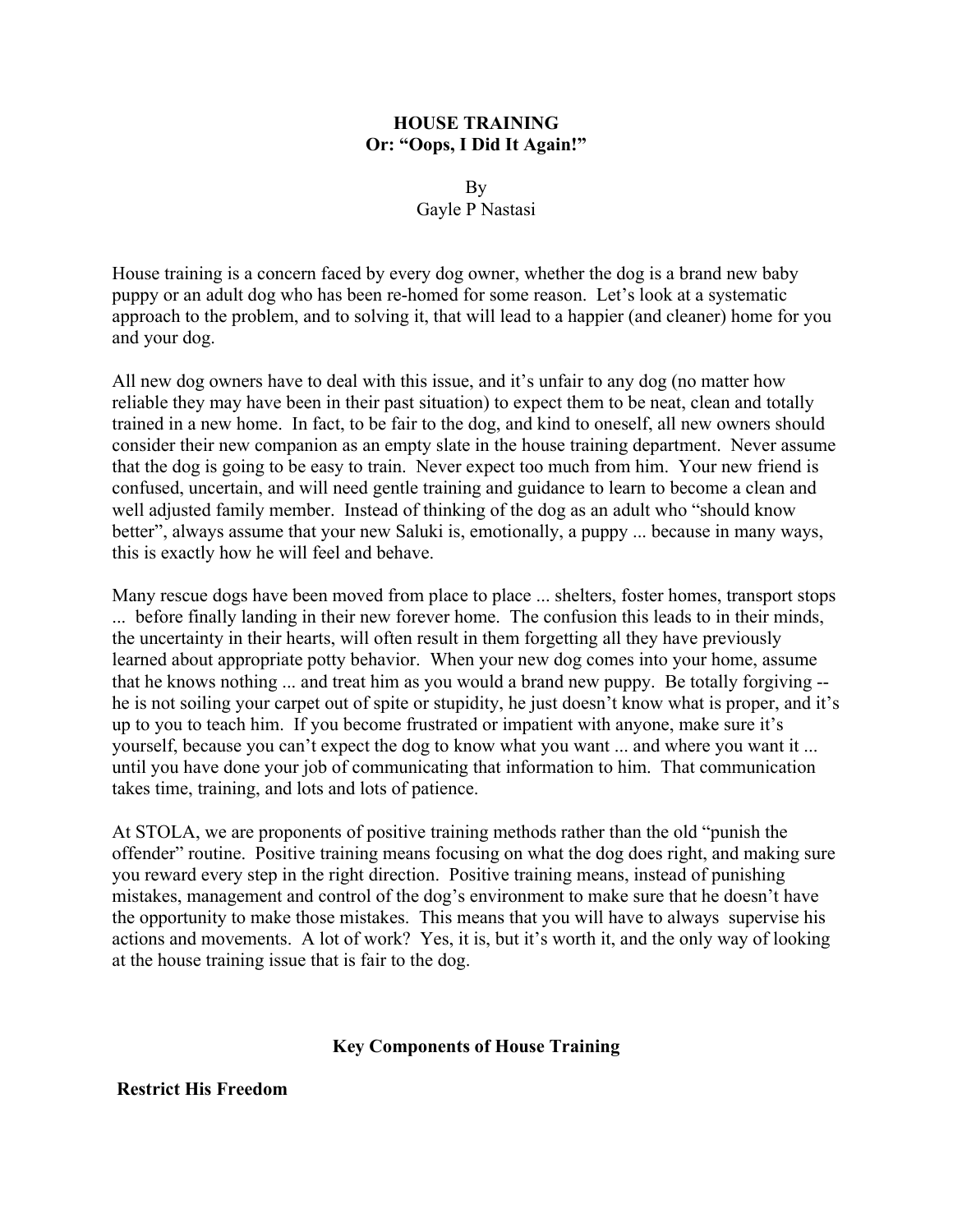No untrained (or uncertain of training) dog should ever be allowed unrestricted movement in a new home. Ever. This is an absolute essential rule to follow. This means that the dog should never, under any circumstances, be out of your sight until you know for a fact that his training is reliable and he fully understands the what, where, why and how of your expectations. If a new dog is allowed to be out of your sight while you are home, or allowed complete freedom when you are not home, and he soils in the house, the fault lies not with the dog, but with his owner. Freedom should only be given in small increments as the dog proves himself reliable in each new situation. Always make sure the dog is in the room with you (at the very least) when you are home. Baby gates and other barricades can be used to close off areas of the house to make sure he can't get out of your sight. If you are always with him, you have closed off the opportunity for the dog to have an accident while unattended. **The most common reason for house training problems, bar none, is that the owner makes the mistake of giving the dog too much freedom too soon.** 

There are a number of good ways to retain the control you must have over the dog's movements.

## *Crates*

One very important and effective tool is the training crate. These come in wire or plastic (airline) varieties, and should be large enough for the dog to move about and stand comfortably. Most of my dogs have preferred the wire crates, as they can see what is going on around them, and don't feel isolated in them. Some dogs, though, prefer the coziness of the more enclosed airline type crate. Situate the crate in a place that is close to the family -- some people even get two crates, one for the family room and one in the bedroom at night so the dog will not feel isolated.

Some people feel a crate is too restrictive, but many dog owners and trainers disagree. The vast majority of dogs, if introduced and trained to the crate in a positive manner, come to see the crate as their bed or den, and will choose to sleep and rest there even with the door left open. That said, crates should not be used as an excuse not to have to deal with the dog, or as a punishment, or as a long-term "cage". Dogs are not "cage pets", and the crate should always be viewed as a tool for training and safety and used appropriately. Leaving a dog for many hours unattended in a crate can be viewed as abuse of the tool, as well as the dog. When you are not home, such as during long work days, be sure to allow your dog a nice break from his crate every three to four hours. A trusted neighbor or professional dog walker or pet sitter can be brought in to assist if you can not get home during breaks.

There is a tried and true method of house training using the crate that involves a careful schedule of feeding and exercise, using the crate in between so that the dog does not have the opportunity to make mistakes in the house (thereby self-reinforcing the wrong behavior ... they don't call it "relieving oneself" for nothing). If used properly, the most restrictive portion of the training regime should only last for a short while, as the dog will quickly come to associate "outside" as the proper and only place to go potty. There are many books and videos on the market which outline the method in detail, so I will only give a brief overview here.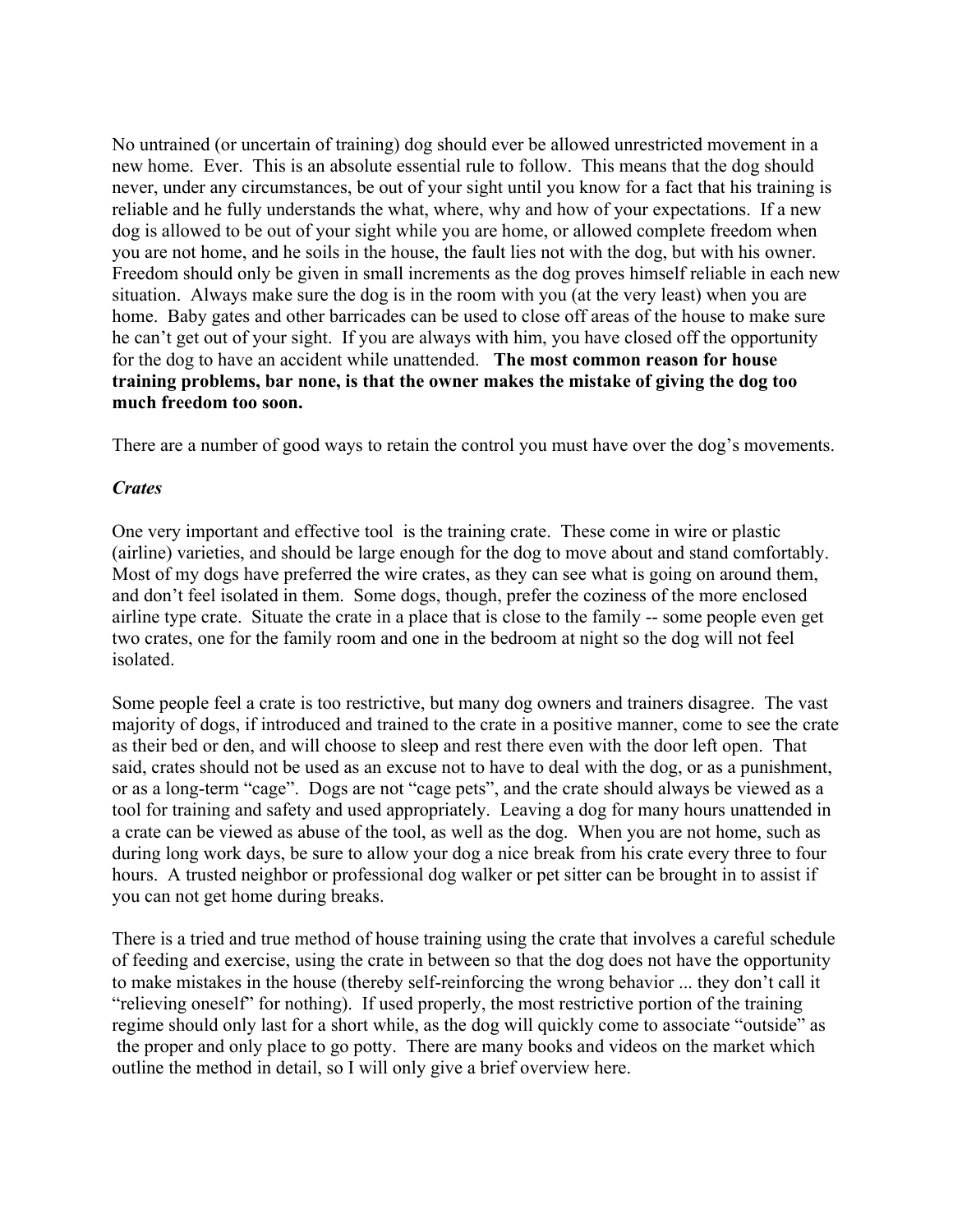The crate is used whenever the dog is inside unattended (meaning not receiving the owner's full attention). Whenever the door of the crate is opened, the dog is taken outside, treats and praise at the ready, and not allowed inside until after he has eliminated. This is one key issue that many people over-look -- expect to spend a long time at first waiting for the dog to "go", and make sure you don't bring him in too soon. Work from day one on training a cue (see below) that will help speed up the process -- once he starts to get the idea, the long waits will diminish. Have patience. Enthusiastic praise (throw a potty-party!) and treats should be given as soon as the dog does his business, and then he can come inside (empty, hoorah!) and have play and freedom (always supervised) time. The freedom time is increased in gradual increments as the owner becomes certain that the dog is catching on to the proper way to deal with his bodily functions. To assist in the training, as well as the acceptance of the crate, meals are fed on a strict schedule, and the dog eats in his crate. After eating, plenty of opportunity to empty himself in the proper place is always given. Water is also scheduled at first, and withheld after a certain hour at night, to help the dog to get through the night comfortably.

Using crate training for house breaking has proven successful for thousands of dog owners, and often is the fastest and most reliable method.

## *Exercise Pens*

For those owners who just can't get past the misconception that the crate is too constrictive, there is always the option of purchasing an exercise pen (x-pen) instead. These can be purchased at most large pet or feed supply places, and from many online sources. The Sit-Stay Store (http://www.sitstay.com) is one online source that has x-pens for a very good price. For a Saluki, you will want a four foot tall pen, and will need to set it up in an area that is easy to clean and in a way that there is nothing in the pen for the dog to use as leverage to escape (alternately, some x-pens can be purchased with tops). They require more room than a crate, but also give the dog more room to move about. Other than that, they are used similarly to the crate for training. They also make very good "safe havens" for the dog when the owner is not at home. They not only keep the house clean, but keep the dog safe from the many dangers he can encounter when unsupervised. Do be aware that, since there is more room for the dog, there is also more room for the occasional "accident" to occur if you choose to use an x-pen.

Either a crate or an x-pen can be a valuable tool for keeping the dog confined when you are not at home. When you are home, there are other methods of supervising him that might work out better for you. The key is to never let him out of your sight while you are there, and to eliminate the opportunity for accidents (and self-injury) when you are away.

## *The Waist Leash*

For some families and for a small number of dogs, the x-pen/crate method does not turn out to be the right training method. However, even in those cases, the cause is not lost. One of my own Salukis was such a dog, and in order to house train her, I tied her to my waist on a long leash. That way she could never wander too far away from me, and I was always aware when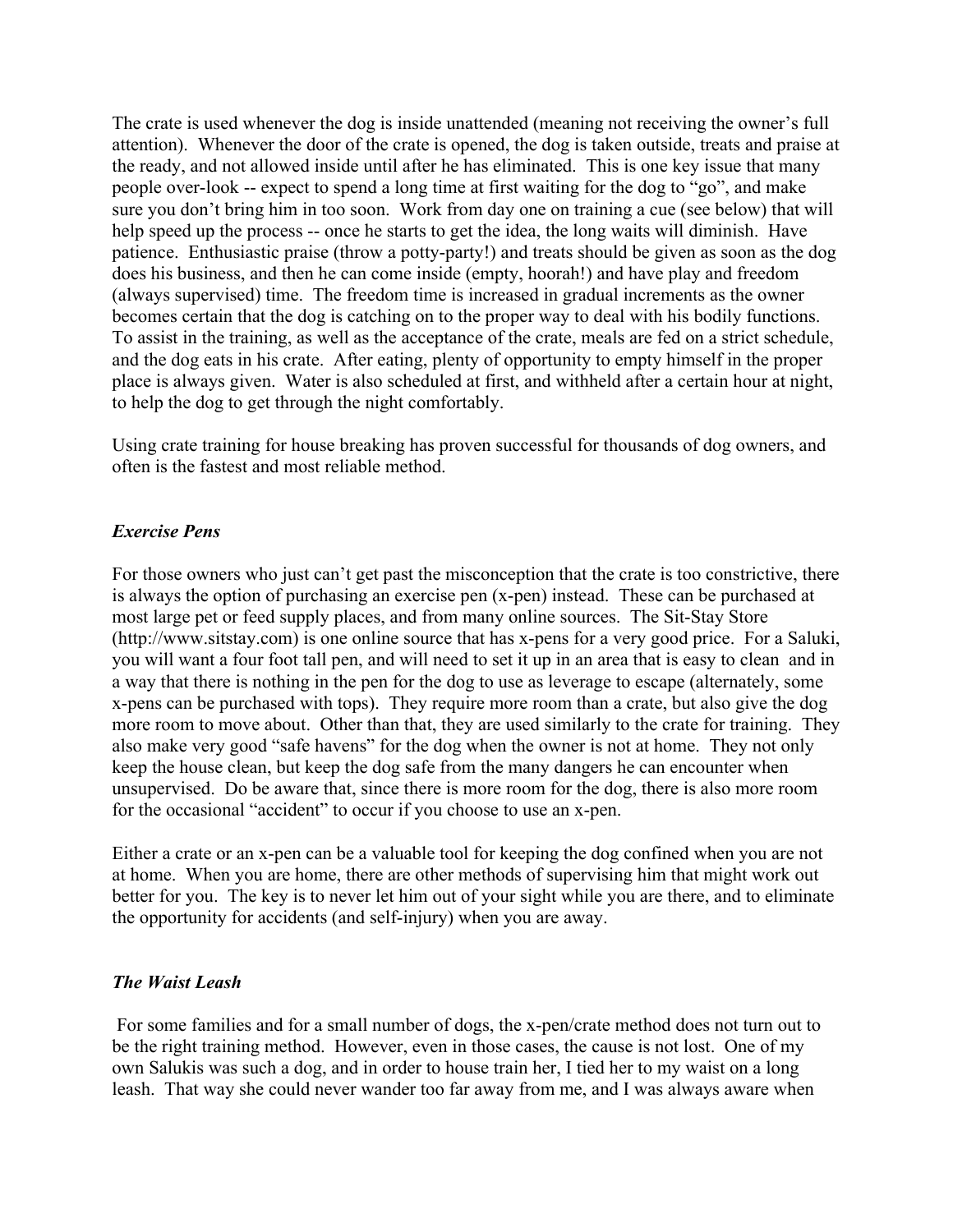she began to sniff, circle, or otherwise act like she had to go outside. At first it seemed like we were running out the door every hour ... but after a while she began to understand the routine and respond to the praise, and we could start to gradually allow her more freedom. This is a very good method for dogs who have an owner who is home most of the time.

## **Praise and Reinforcement**

Now that the first half of the equation is understood (restricting the dog's freedom and making sure he is always, under all situations, supervised), the second half must be considered: reinforcing the right behavior.

For a while, possibly a long while with some dogs, the dog should never go outdoors to potty without a human by his side. You, human, are there for one purpose -- to communicate clearly to the dog that he is doing his thing in the right place. This is not something that a dog will fully understand overnight, so it's a practice that you must be consistent with until you are absolutely certain he understands. He'll demonstrate that understanding by going longer and longer periods without accidents, and by holding his needs till you can get him outside. He'll also illustrate by the fact that he immediately moves his bladder and/or bowels when brought to the assigned spot.

You, as the guide and mentor, must be absolutely consistent with your praise. You must make a big, happy, deal every single time he goes potty outside. Dogs, being opportunistic creatures, respond greatly to praise ... but even more strongly to food. Don't be shy of giving him a tiny treat with your praise -- little bits of cheese, pinky-nail sized bits of chewy dog treats, even tiny pieces of dry cat food, will be just enough yummy flavor to communicate your pleasure, and make him want more (and don't be insulted that he responds to the cookie more strongly than your voice praise and petting ... it doesn't mean he doesn't love you, it just mean's he's a dog!). Dogs quickly figure out just what it is they are doing that makes you pop that goody into their mouths. It won't take long for him to associate the praise and treat with the piddle in the grass, and once that happens you're well on your way in the right direction!

Many dog owners find it easiest to control the praise-and-treat timing if their dog is on a leash. I've trained several Salukis in this way ... and gotten my own share of exercise as a bonus (okay, we have to find *something* positive about trekking out into a cold winter night with a half-trained dog on a leash, don't we?) I do recommend leash-assisted potty training for the reason of timing, as well as control (many's the dog who will take a shortcut and pee on the porch if it's raining out rather than sloshing all the way to his usual grassy patch). This may not work for everyone, but I've found that training progresses much more quickly if you can be right at the dog's side, and in control of the details of the situation, with the help of a leash (even when the yard is fenced). Just keep reminding yourself that this phase is only temporary. (And you might want to keep rewards for yourself in the other pocket -- just don't confuse the Hershey's Kisses with the Liver Treats. That wouldn't be good for either of you!)

To assist in the whole process, take him to a consistent spot, always the same place, each time he goes outside. Even if you go for a long walk on the leash, don't assume he's empty on bringing him back inside till you've taken him back to "his potty place" and encouraged him to go (again,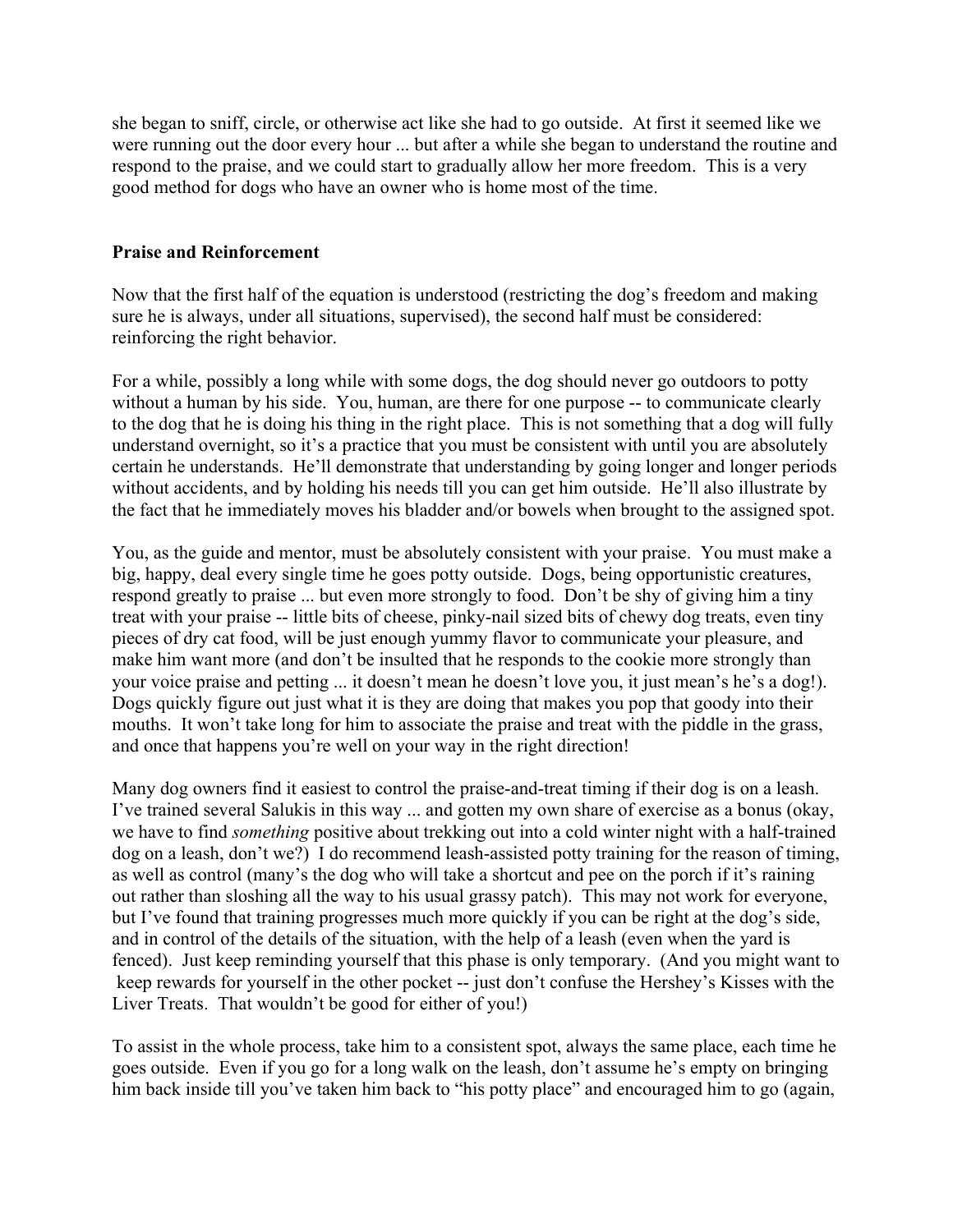that cue word mentioned below will help). Dogs don't generalize very well, and it will be up to you to use control, praise, and the cue word to help him to learn that his training applies wherever he goes. But at first, reduce his confusion by using one special spot as his toilet.

# **Potty On Cue**

One trick that is a very good aid to speeding up the training process is teaching the dog to go potty on cue. My own are all trained to "get busy". Many people use "go potty" or "do your business". Some people like to choose a separate signal for urination and bowel movements. That can be helpful when your canine friend has already urinated, and you know in your heart that he also has to poop but is too busy chasing the butterflies! Whatever cue works best for you, choose it and stick with it, and use it every time the dog does his thing. As soon as you see him squat, crouch or lift, give the cue, "Go Potty, Max!", and then praise and treat. Very soon he will associate the words with the deed, and you'll see that he's going in response to the words rather than the other way around.

Having a well-trained potty cue is a great help on those cold winter nights when you really want to get the task over with quickly! It also helps tremendously when traveling ... many dogs are reluctant to go in a strange place or on a strange surface.

# **Wrapping It Up**

So now you have your dog under control and supervised, you are restricting his freedom and only increasing it in increments as he proves himself trustworthy, you have a pocket full of treats and a voice cue to train him to, you've got your leash and slippers (or galoshes as needs be) at the ready.... You're all set to house train that new Saluki, right? Wrong. There's one more essential component you need to finish the equation, and it's the most important one.

## Patience.

Remember that things don't happen over night. Each dog is an individual, each learns in his own way and at his own pace. Be patient and consistent, however, and you will eventually come to a place where you realize there haven't been any accidents in a long, long time, your dog has gradually earned the freedom of the whole house (or the portion which you wanted him to roam to start with), and he's gone outside consistently and reliably (and even on cue) for longer than not. You'll be able to say that you have a house-trained Saluki at that point. Be kind to yourself, and to your dog, and allow for the time and gradual understanding that may be necessary to get there.

In the meanwhile, there is more learning that you can do, as you are getting ready to teach him. Following are some books and other resources that can help you along the way. They all are positive-reinforcement based, and cover affection training, clicker training, and other types of positive and operant conditioning methods. These positive methods have proven to not only help raise a well behaved dog ... but a happy friend and companion.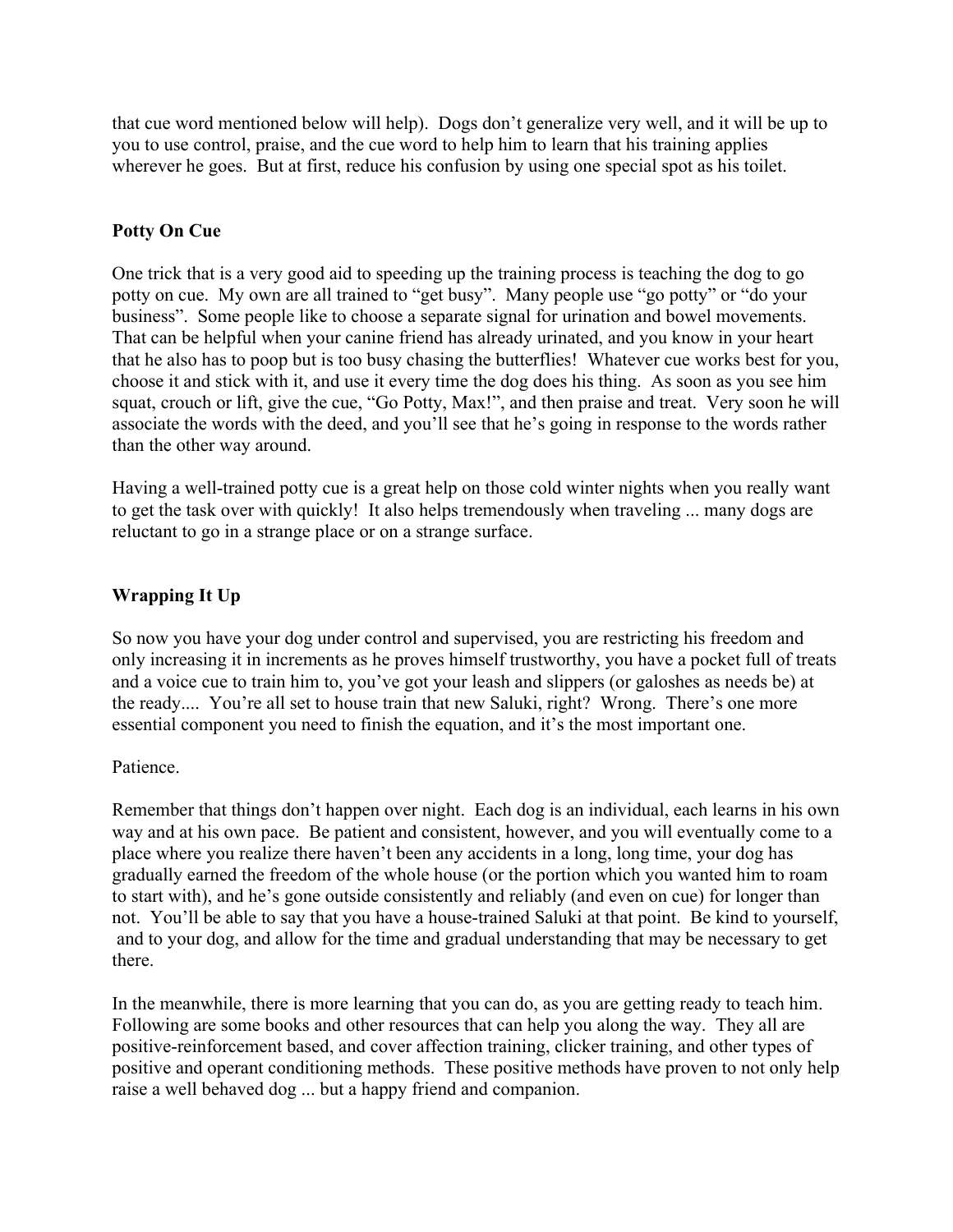### **Helpful Books, Videos and Other Resources**

#### *Saluki Secrets* by Cherie Fehrman

A special book about Salukis, particularly rescues, and the challenges and joys a new owner will face as they try to help their new friend settle into their home.

### *Only Angels* by Cherie Fehrman

A sequel to Saluki Secrets that concentrates in more detail on Affection Training and teaching the Saluki specific behaviors, as well as many other resources helpful to the new Saluki owner.

[Saluki Secrets and Only Angels are included in the adoption package for all new STOLA Saluki adoptors, as well as available on the http://www.stola.org website Store pages.]

### *Sirius Puppy Training* by Dr Ian Dunbar

Dr Dunbar has been a fore-runner in the movement toward positive dog training techniques and has books, videos and classes based on his methods that can be helpful to all dog owners.

#### *Don't Shoot the Dog* by Karen Pryor

The ultimate book on operant conditioning (positive reinforcement training) that goes in depth into the theory behind the methods, and is a great help to anyone wishing to understand how positive conditioning works.

#### *The Culture Clash* by Jean Donaldson

A very interesting book that dwells on dealing with dogs from the dog's viewpoint, why they do what they do, and how positive training methods can help them to be fun and wellmannered companions.

#### *Click For Joy!* By Melissa Alexander

A helpful step by step resource that deals with how to train a multitude of behaviors.

Articles on the **ClickerSolutions website** (the articles listed are either specific for house training or have information that will be helpful with house training):

*ClickerSolutions* front page (please peruse the site for other helpful information): http://www.clickersolutions.com *House Training* by Wendy Dreyer: http://www.clickersolutions.com/articles/2001/housetrain.htm *Crate Training* by Jos Lermyte http://www.clickersolutions.com/articles/2001/crate.htm *Creating a Nighttime Ritual* by Melissa Alexander http://www.clickersolutions.com/articles/2002/nighttime.htm